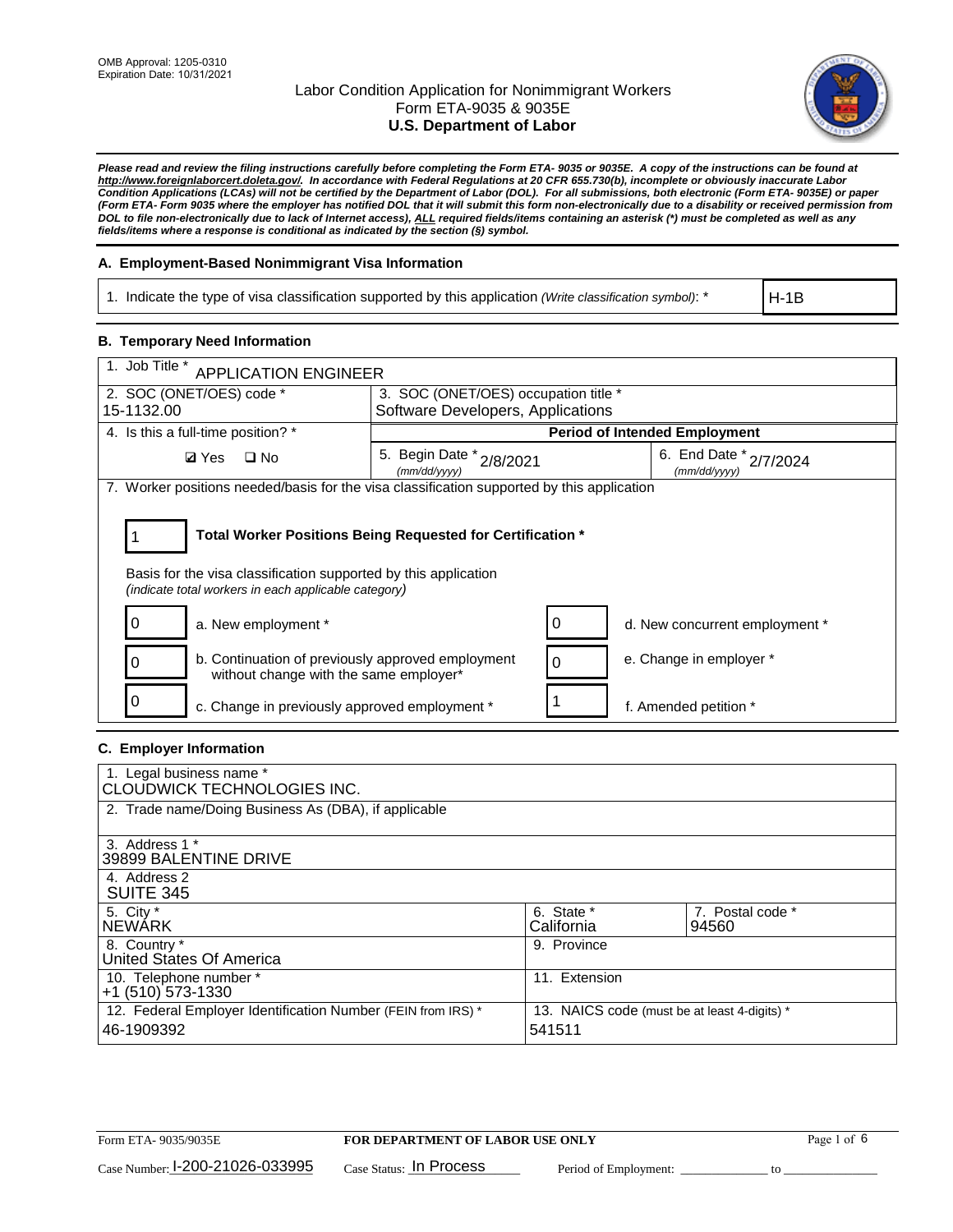

# **D. Employer Point of Contact Information**

**Important Note**: The information contained in this Section must be that of an employee of the employer who is authorized to act on behalf of the employer in labor certification matters. The information in this Section must be different from the agent or attorney information listed in Section E, unless the attorney is an employee of the employer.

| 1. Contact's last (family) name *                   | 2. First (given) name * |                          | 3. Middle name(s)         |
|-----------------------------------------------------|-------------------------|--------------------------|---------------------------|
| <b>CHHABRA</b>                                      | <b>MANINDER</b>         |                          | <b>SINGH</b>              |
| 4. Contact's job title *<br>CHIEF EXECUTIVE OFFICER |                         |                          |                           |
| 5. Address 1 *<br>39899 BALENTINE DRIVE             |                         |                          |                           |
| 6. Address 2<br><b>SUITE 345</b>                    |                         |                          |                           |
| 7. City *<br><b>NEWÁRK</b>                          |                         | 8. State *<br>California | 9. Postal code *<br>94560 |
| 10. Country *<br>United States Of America           |                         | 11. Province             |                           |
| 12. Telephone number *                              | Extension<br>13.        | 14. E-Mail address       |                           |
| +1 (510) 573-1330                                   |                         | MANI@CLOUDWICK.COM       |                           |

# **E. Attorney or Agent Information (If applicable)**

**Important Note**: The employer authorizes the attorney or agent identified in this section to act on its behalf in connection with the filing of this application.

| 1. Is the employer represented by an attorney or agent in the filing of this application? *<br>If "Yes," complete the remainder of Section E below. |  |                            |                          |                               |                              | <b>Ø</b> Yes<br>$\square$ No                         |  |
|-----------------------------------------------------------------------------------------------------------------------------------------------------|--|----------------------------|--------------------------|-------------------------------|------------------------------|------------------------------------------------------|--|
| 2. Attorney or Agent's last (family) name §                                                                                                         |  | 3. First (given) name $\S$ |                          |                               | 4. Middle name(s)            |                                                      |  |
| AHLUWALIA                                                                                                                                           |  | <b>INDERJIT</b>            |                          |                               | <b>SINGH</b>                 |                                                      |  |
| 5. Address 1 §<br>1871 THE ALAMEDA                                                                                                                  |  |                            |                          |                               |                              |                                                      |  |
| 6. Address 2<br>SUITE 333                                                                                                                           |  |                            |                          |                               |                              |                                                      |  |
| 7. City §<br>SAN JOSE                                                                                                                               |  |                            | 8. State §<br>California |                               | 95126                        | 9. Postal code §                                     |  |
| 10. Country §<br>United States Of America                                                                                                           |  |                            | 11. Province             |                               |                              |                                                      |  |
| 12. Telephone number §                                                                                                                              |  | 13. Extension              |                          | 14. E-Mail address            |                              |                                                      |  |
| +1 (408) 981-7696                                                                                                                                   |  |                            |                          | INDER@AHLUWALIA-FIRM.COM      |                              |                                                      |  |
| 15. Law firm/Business name §                                                                                                                        |  |                            |                          |                               | 16. Law firm/Business FEIN § |                                                      |  |
| THE AHLUWALIA FIRM                                                                                                                                  |  |                            |                          | 26-2910905                    |                              |                                                      |  |
| 17. State Bar number (only if attorney) §                                                                                                           |  |                            |                          | standing (only if attorney) § |                              | 18. State of highest court where attorney is in good |  |
| 26168                                                                                                                                               |  |                            | Tennessee                |                               |                              |                                                      |  |
| 19. Name of the highest State court where attorney is in good standing (only if attorney) §                                                         |  |                            |                          |                               |                              |                                                      |  |
| TENNESSEE SUPREME COURT                                                                                                                             |  |                            |                          |                               |                              |                                                      |  |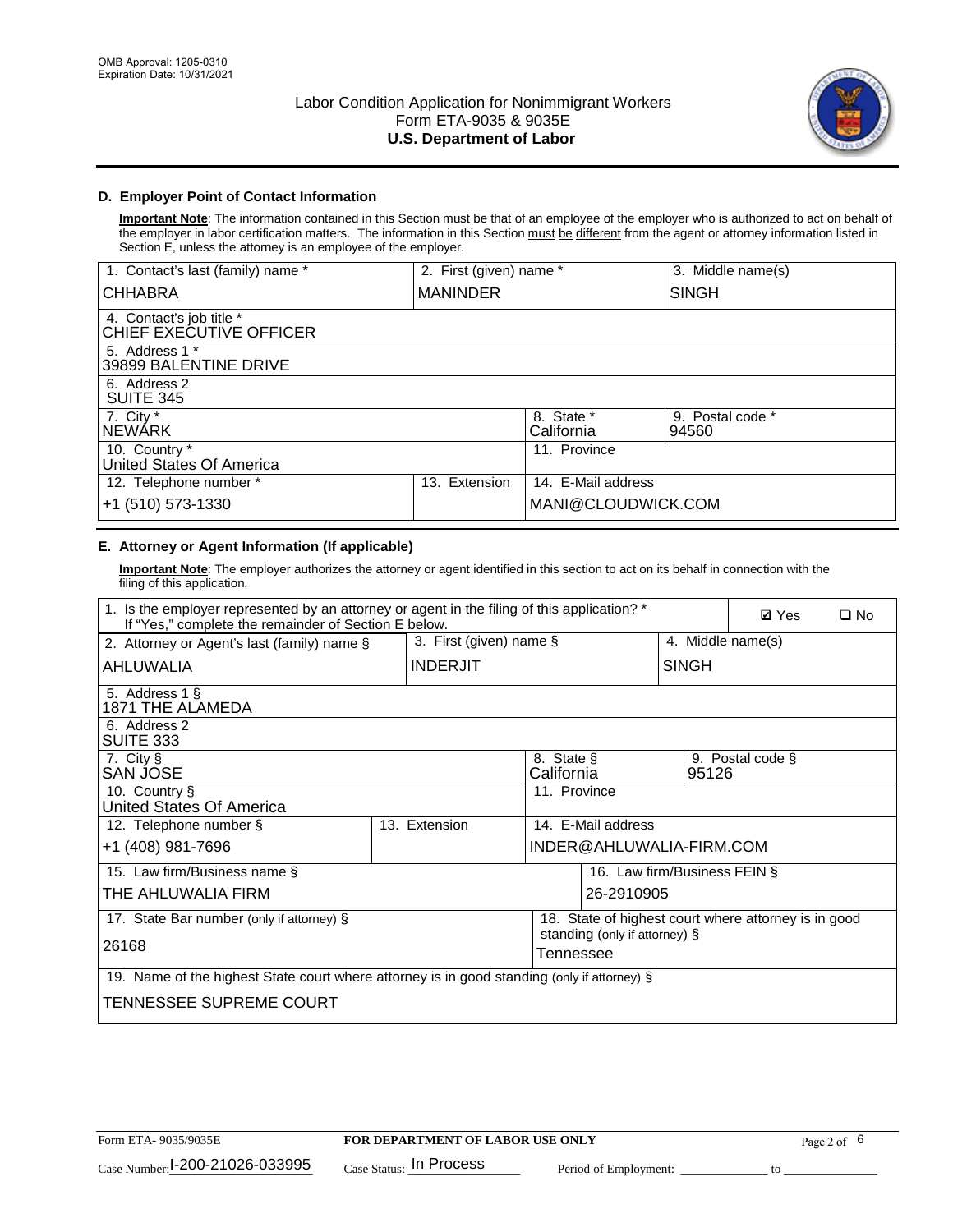

#### **F. Employment and Wage Information**

**Important Note**: The employer must define the intended place(s) of employment with as much geographic specificity as possible. Each intended place(s) of employment listed below must be the worksite or physical location where the work will actually be performed and cannot be a P.O. Box. The employer must identify all intended places of employment, including those of short duration, on the LCA. 20 CFR 655.730(c)(5). If the employer is submitting this form non-electronically and the work is expected to be performed in more than one location, an attachment must be submitted in order to complete this section. An employer has the option to use either a single Form ETA-9035/9035E or multiple forms to disclose all intended places of employment. If the employer has more than ten (10) intended places of employment at the time of filing this application, the employer must file as many additional LCAs as are necessary to list all intended places of employment. See the form instructions for further information about identifying all intended places of employment.

#### a.*Place of Employment Information* 1

|                                                                              | 1. Enter the estimated number of workers that will perform work at this place of employment under<br>the LCA.*                 |  | 1                                        |                      |                          |              |  |
|------------------------------------------------------------------------------|--------------------------------------------------------------------------------------------------------------------------------|--|------------------------------------------|----------------------|--------------------------|--------------|--|
|                                                                              | 2. Indicate whether the worker(s) subject to this LCA will be placed with a secondary entity at this<br>place of employment. * |  |                                          |                      | <b>Ø</b> Yes             | $\square$ No |  |
|                                                                              | 3. If "Yes" to question 2, provide the legal business name of the secondary entity. §                                          |  |                                          |                      |                          |              |  |
|                                                                              | NIKE, INC.                                                                                                                     |  |                                          |                      |                          |              |  |
|                                                                              | 4. Address 1 *<br>15655 SW GREYSTONE CT                                                                                        |  |                                          |                      |                          |              |  |
|                                                                              | 5. Address 2                                                                                                                   |  |                                          |                      |                          |              |  |
|                                                                              | 6. City $*$<br>7. County *<br><b>BEAVERTON</b><br>Washington                                                                   |  |                                          |                      |                          |              |  |
|                                                                              | 8. State/District/Territory *<br>9. Postal code *<br>97006<br>Oregon                                                           |  |                                          |                      |                          |              |  |
| 10. Wage Rate Paid to Nonimmigrant Workers *<br>10a. Per: (Choose only one)* |                                                                                                                                |  |                                          |                      |                          |              |  |
|                                                                              | From $\frac{1}{3}$ 125424 00 To: $\frac{1}{3}$ 140000 00                                                                       |  | □ Hour □ Week □ Bi-Weekly □ Month ☑ Year |                      |                          |              |  |
|                                                                              | 11. Prevailing Wage Rate *<br>11a. Per: (Choose only one)*                                                                     |  |                                          |                      |                          |              |  |
|                                                                              | 125424 00<br>$\mathbf{\$}$                                                                                                     |  | □ Hour □ Week □ Bi-Weekly □ Month ☑ Year |                      |                          |              |  |
|                                                                              | Questions 12-14. Identify the source used for the prevailing wage (PW) (check and fully complete only one): *                  |  |                                          |                      |                          |              |  |
| 12.                                                                          | A Prevailing Wage Determination (PWD) issued by the Department of Labor                                                        |  |                                          |                      | a. PWD tracking number § |              |  |
| 13.                                                                          | A PW obtained independently from the Occupational Employment Statistics (OES) Program                                          |  |                                          |                      |                          |              |  |
| $\mathbf v$                                                                  | a. Wage Level (check one): §                                                                                                   |  |                                          | b. Source Year §     |                          |              |  |
|                                                                              | D IV<br>□⊪<br>$\square$ $\square$<br>$\Box$ N/A<br>□⊥                                                                          |  |                                          | 7/1/2020 - 6/30/2021 |                          |              |  |
| 14.                                                                          | A PW obtained using another legitimate source (other than OES) or an independent authoritative source                          |  |                                          |                      |                          |              |  |
|                                                                              | a. Source Type (check one): §<br>b. Source Year §<br>$\Box$ CBA<br>$\Box$ DBA<br>$\square$ SCA<br>$\Box$ Other/ PW Survey      |  |                                          |                      |                          |              |  |
|                                                                              | c. If responded "Other/ PW Survey" in question 14.a, enter the name of the survey producer or publisher §                      |  |                                          |                      |                          |              |  |
|                                                                              | d. If responded "Other/ PW Survey" in question 14.a, enter the title or name of the PW survey §                                |  |                                          |                      |                          |              |  |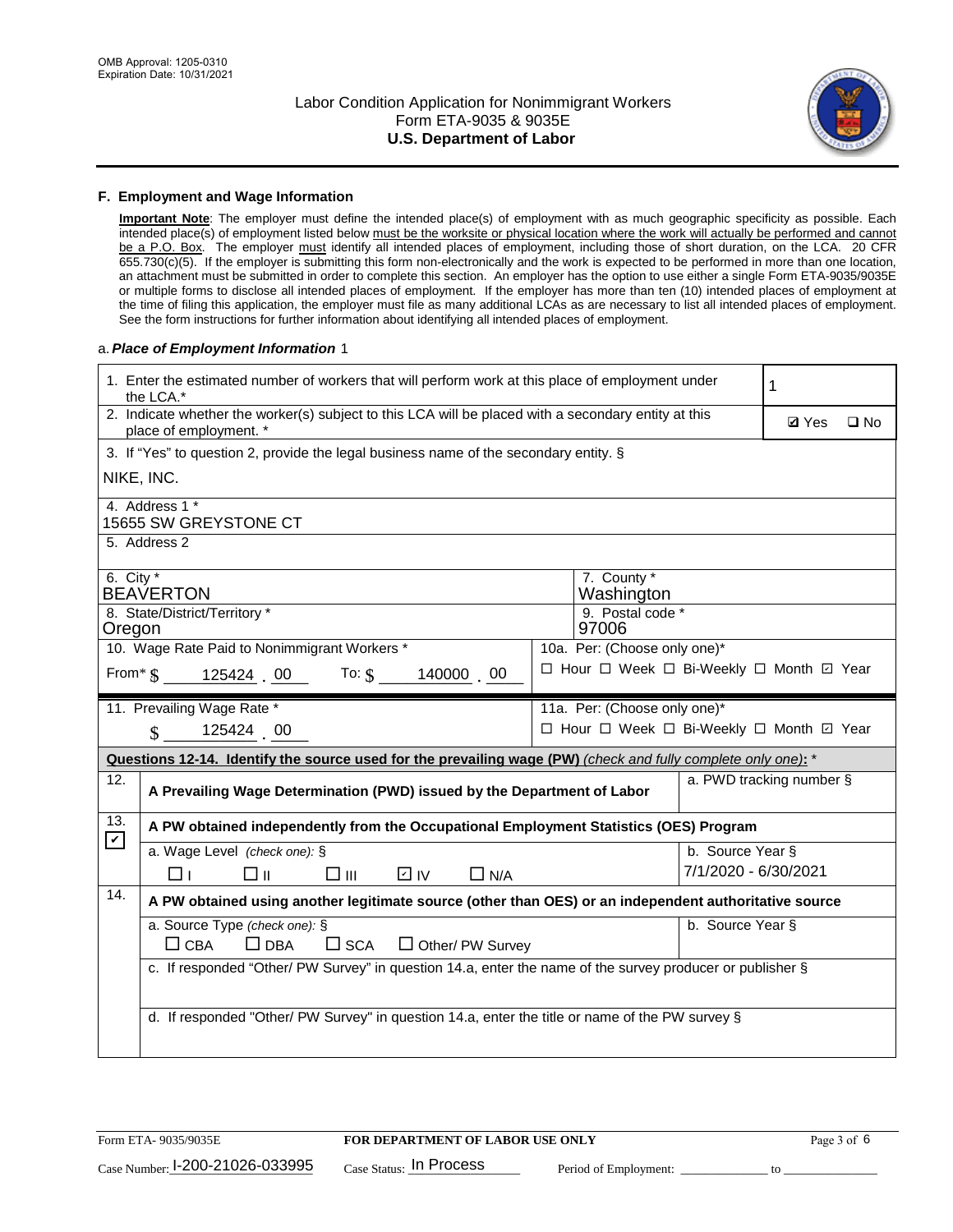

# **G. Employer Labor Condition Statements**

! *Important Note:* In order for your application to be processed, you MUST read Section G of the Form ETA-9035CP - General Instructions for the 9035 & 9035E under the heading "Employer Labor Condition Statements" and agree to all four (4) labor condition statements summarized below:

- (1) **Wages:** The employer shall pay nonimmigrant workers at least the prevailing wage or the employer's actual wage, whichever is higher, and pay for non-productive time. The employer shall offer nonimmigrant workers benefits and eligibility for benefits provided as compensation for services on the same basis as the employer offers to U.S. workers. The employer shall not make deductions to recoup a business expense(s) of the employer including attorney fees and other costs connected to the performance of H-1B, H-1B1, or E-3 program functions which are required to be performed by the employer. This includes expenses related to the preparation and filing of this LCA and related visa petition information. 20 CFR 655.731;
- (2) **Working Conditions:** The employer shall provide working conditions for nonimmigrants which will not adversely affect the working conditions of workers similarly employed. The employer's obligation regarding working conditions shall extend for the duration of the validity period of the certified LCA or the period during which the worker(s) working pursuant to this LCA is employed by the employer, whichever is longer. 20 CFR 655.732;
- (3) **Strike, Lockout, or Work Stoppage:** At the time of filing this LCA, the employer is not involved in a strike, lockout, or work stoppage in the course of a labor dispute in the occupational classification in the area(s) of intended employment. The employer will notify the Department of Labor within 3 days of the occurrence of a strike or lockout in the occupation, and in that event the LCA will not be used to support a petition filing with the U.S. Citizenship and Immigration Services (USCIS) until the DOL Employment and Training Administration (ETA) determines that the strike or lockout has ended. 20 CFR 655.733; and
- (4) **Notice:** Notice of the LCA filing was provided no more than 30 days before the filing of this LCA or will be provided on the day this LCA is filed to the bargaining representative in the occupation and area of intended employment, or if there is no bargaining representative, to workers in the occupation at the place(s) of employment either by electronic or physical posting. This notice was or will be posted for a total period of 10 days, except that if employees are provided individual direct notice by e-mail, notification need only be given once. A copy of the notice documentation will be maintained in the employer's public access file. A copy of this LCA will be provided to each nonimmigrant worker employed pursuant to the LCA. The employer shall, no later than the date the worker(s) report to work at the place(s) of employment, provide a signed copy of the certified LCA to the worker(s) working pursuant to this LCA. 20 CFR 655.734.

1. **I have read and agree to** Labor Condition Statements 1, 2, 3, and 4 above and as fully explained in Section G of the Form ETA-9035CP – General Instructions for the 9035 & 9035E and the Department's regulations at 20 CFR 655 Subpart H. \*

**Ø**Yes ロNo

## **H. Additional Employer Labor Condition Statements –H-1B Employers ONLY**

!**Important Note***:* In order for your H-1B application to be processed, you MUST read Section H – Subsection 1 of the Form ETA 9035CP – General Instructions for the 9035 & 9035E under the heading "Additional Employer Labor Condition Statements" and answer the questions below.

#### *a. Subsection 1*

| 1. At the time of filing this LCA, is the employer H-1B dependent? §                                                                                                                                                                                                    | ⊡ Yes        | $\square$ No |              |  |  |
|-------------------------------------------------------------------------------------------------------------------------------------------------------------------------------------------------------------------------------------------------------------------------|--------------|--------------|--------------|--|--|
| 2. At the time of filing this LCA, is the employer a willful violator? $\S$                                                                                                                                                                                             | $\Box$ Yes   | ⊡ No         |              |  |  |
| 3. If "Yes" is marked in questions H.1 and/or H.2, you must answer "Yes" or "No" regarding<br>whether the employer will use this application ONLY to support H-1B petitions or extensions of<br>status for exempt H-1B nonimmigrant workers? §                          | <b>☑</b> Yes | $\Box$ No    |              |  |  |
| 4. If "Yes" is marked in question H.3, identify the statutory basis for the<br>$\Box$ \$60,000 or higher annual wage<br>exemption of the H-1B nonimmigrant workers associated with this<br>□ Master's Degree or higher in related specialty<br><b>Both</b><br>LCA.<br>☑ |              |              |              |  |  |
| H-1B Dependent or Willful Violator Employers -Master's Degree or Higher Exemptions ONLY                                                                                                                                                                                 |              |              |              |  |  |
| 5. Indicate whether a completed Appendix A is attached to this LCA covering any H-1B<br>nonimmigrant worker for whom the statutory exemption will be based <b>ONLY</b> on attainment of a<br>Master's Degree or higher in related specialty. §                          | $\Box$ Yes   | ⊟ No         | <b>D</b> N/A |  |  |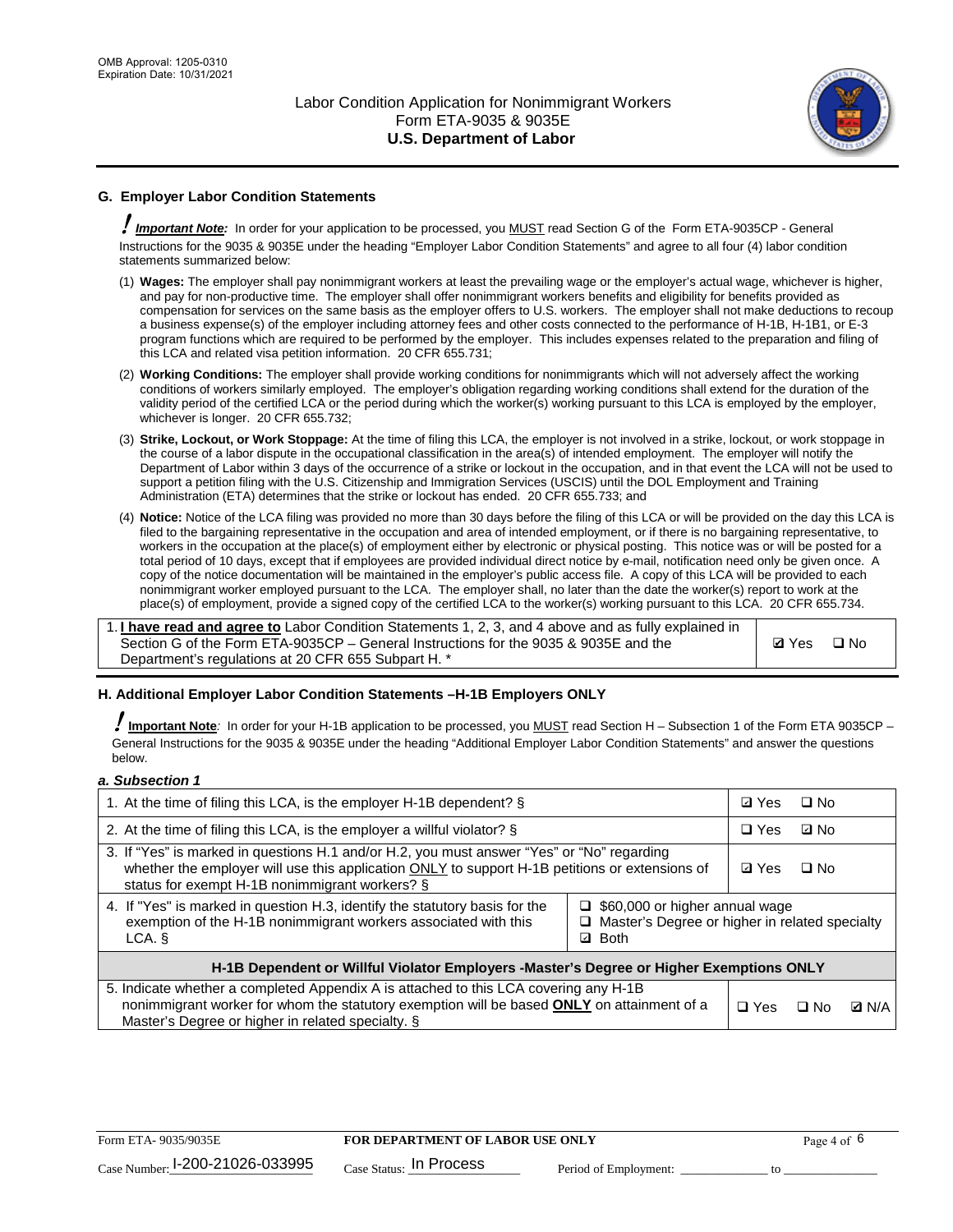

**If you marked "Yes" to questions H.a.1 (H-1B dependent) and/or H.a.2 (H-1B willful violator) and "No" to question H.a.3 (exempt H-1B nonimmigrant workers), you MUST read Section H – Subsection 2 of the Form ETA 9035CP – General Instructions for the 9035 & 9035E under the heading "Additional Employer Labor Condition Statements" and indicate your agreement to all three (3) additional statements summarized below.**

#### *b. Subsection 2*

- A. **Displacement:** An H-1B dependent or willful violator employer is prohibited from displacing a U.S. worker in its own workforce within the period beginning 90 days before and ending 90 days after the date of filing of the visa petition. 20 CFR 655.738(c);
- B. **Secondary Displacement:** An H-1B dependent or willful violator employer is prohibited from placing an H-1B nonimmigrant worker(s) with another/secondary employer where there are indicia of an employment relationship between the nonimmigrant worker(s) and that other/secondary employer (thus possibly affecting the jobs of U.S. workers employed by that other employer), unless and until the employer subject to this LCA makes the inquiries and/or receives the information set forth in 20 CFR 655.738(d)(5) concerning that other/secondary employer's displacement of similarly employed U.S. workers in its workforce within the period beginning 90 days before and ending 90 days after the date of such placement. 20 CFR 655.738(d). Even if the required inquiry of the secondary employer is made, the H-1B dependent or willful violator employer will be subject to a finding of a violation of the secondary displacement prohibition if the secondary employer, in fact, displaces any U.S. worker(s) during the applicable time period; and
- C. **Recruitment and Hiring:** Prior to filing this LCA or any petition or request for extension of status for nonimmigrant worker(s) supported by this LCA, the H-1B dependent or willful violator employer must take good faith steps to recruit U.S. workers for the job(s) using procedures that meet industry-wide standards and offer compensation that is at least as great as the required wage to be paid to the nonimmigrant worker(s) pursuant to 20 CFR 655.731(a). The employer must offer the job(s) to any U.S. worker who applies and is equally or better qualified for the job than the nonimmigrant worker. 20 CFR 655.739.

| 6. I have read and agree to Additional Employer Labor Condition Statements A, B, and C above and |       |           |
|--------------------------------------------------------------------------------------------------|-------|-----------|
| as fully explained in Section H – Subsections 1 and 2 of the Form ETA 9035CP – General           | □ Yes | $\Box$ No |
| Instructions for the 9035 & 9035E and the Department's regulations at 20 CFR 655 Subpart H. §    |       |           |

## **I. Public Disclosure Information**

! **Important Note***:* You must select one or both of the options listed in this Section.

| 1. Public disclosure information in the United States will be kept at: * |  |  |  |  |  |  |
|--------------------------------------------------------------------------|--|--|--|--|--|--|
|--------------------------------------------------------------------------|--|--|--|--|--|--|

**sqrt** Employer's principal place of business □ Place of employment

## **J. Notice of Obligations**

A. Upon receipt of the certified LCA, the employer must take the following actions:

- o Print and sign a hard copy of the LCA if filing electronically (20 CFR 655.730(c)(3));<br>
Maintain the original signed and certified LCA in the employer's files (20 CFR 655.7
- Maintain the original signed and certified LCA in the employer's files (20 CFR 655.705(c)(2); 20 CFR 655.730(c)(3); and 20 CFR 655.760); and
- o Make a copy of the LCA, as well as necessary supporting documentation required by the Department of Labor regulations, available for public examination in a public access file at the employer's principal place of business in the U.S. or at the place of employment within one working day after the date on which the LCA is filed with the Department of Labor (20 CFR 655.705(c)(2) and 20 CFR 655.760).
- B. The employer must develop sufficient documentation to meet its burden of proof with respect to the validity of the statements made in its LCA and the accuracy of information provided, in the event that such statement or information is challenged (20 CFR 655.705(c)(5) and 20 CFR 655.700(d)(4)(iv)).
- C. The employer must make this LCA, supporting documentation, and other records available to officials of the Department of Labor upon request during any investigation under the Immigration and Nationality Act (20 CFR 655.760 and 20 CFR Subpart I).

*I declare under penalty of perjury that I have read and reviewed this application and that to the best of my knowledge, the*  information contained therein is true and accurate. I understand that to knowingly furnish materially false information in the *preparation of this form and any supplement thereto or to aid, abet, or counsel another to do so is a federal offense punishable by fines, imprisonment, or both (18 U.S.C. 2, 1001,1546,1621).*

| 1. Last (family) name of hiring or designated official *<br><b>CHHABRA</b> |                         | <b>MANINDER</b>                         |                       | 2. First (given) name of hiring or designated official * | S  | 3. Middle initial § |
|----------------------------------------------------------------------------|-------------------------|-----------------------------------------|-----------------------|----------------------------------------------------------|----|---------------------|
| 4. Hiring or designated official title *<br>CHIEF EXECUTIVE OFFICER        |                         |                                         |                       |                                                          |    |                     |
| 5. Signature *                                                             |                         |                                         |                       | 6. Date signed *                                         |    |                     |
|                                                                            |                         |                                         |                       |                                                          |    |                     |
| Form ETA-9035/9035E                                                        |                         | <b>FOR DEPARTMENT OF LABOR USE ONLY</b> |                       |                                                          |    | Page 5 of 6         |
| $_{\text{Case Number:}}$ 1-200-21026-033995                                | Case Status: In Process |                                         | Period of Employment: |                                                          | tΩ |                     |